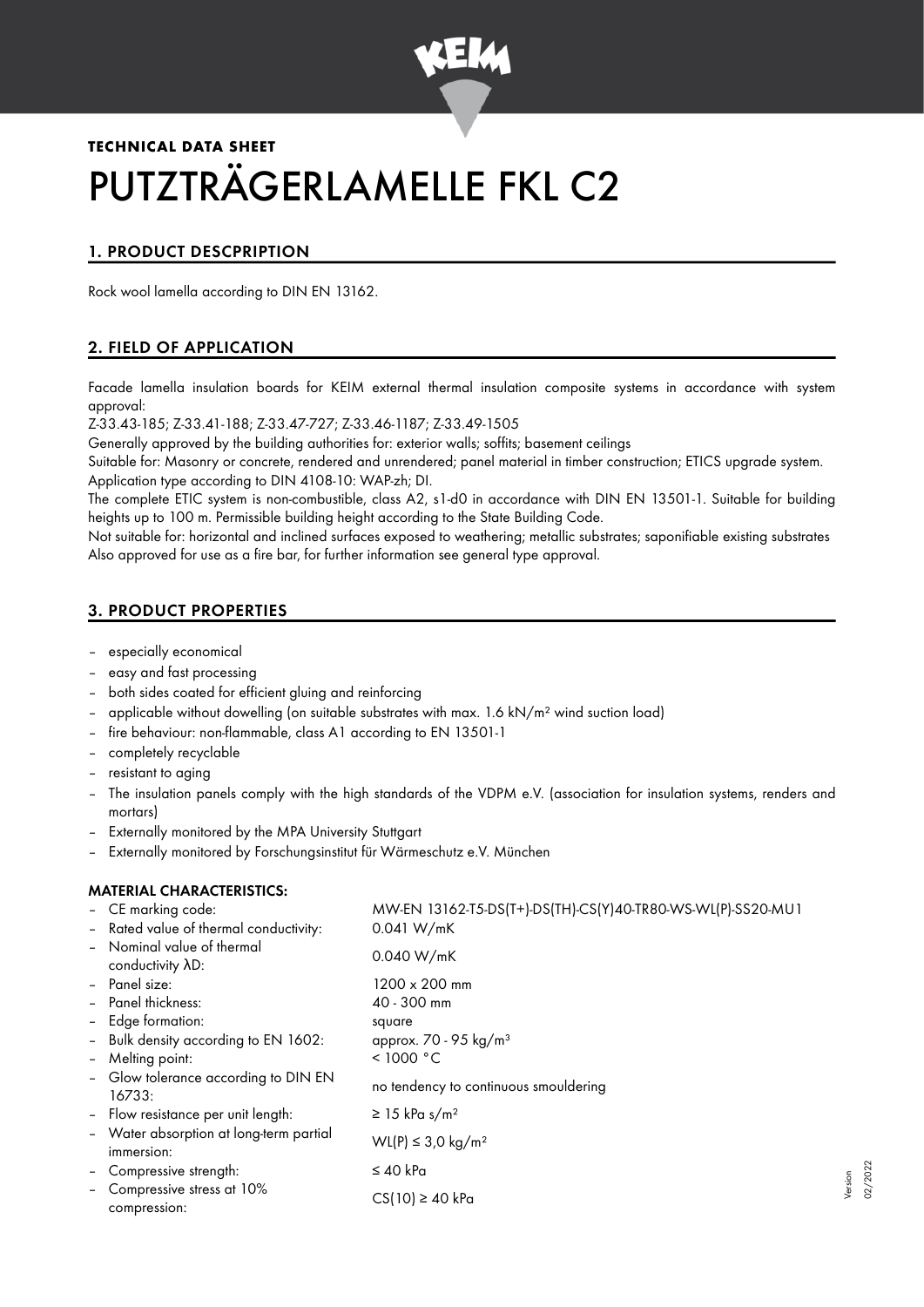| - Flexural strength:                                    | $\leq 80$ kPa      |
|---------------------------------------------------------|--------------------|
| - Tensile strength perpendicular to the<br>panel plane: | $TR80 \geq 80$ kPa |
| - Colour shade:                                         | yellow-brown       |

## 4. APPLICATION INSTRUCTIONS

## SUBSTRATE PREPARATION:

The substrate must be strong, dry, clean, sound and free from adhesion-reducing residues. The permanent compatibility of any existing coatings with the adhesive mortar must be examined by an expert. Unevenness of up to 1 cm/m may be bridged. Larger unevenness must be mechanically levelled or by applying a render in accordance with DIN EN 998-1. Strongly sanding or unevenly absorbent surfaces should be primed with Indulaqua primer. Observe the Technical Data Sheet of the primer with regard to execution and dilution. The insulation panel may also be used as a basement ceiling insulation panel: Rusty steel beams or damp areas must not be covered with insulation until the cause itself has been properly remedied.

#### APPLICATION:

Cut to size using an insulation knife or a suitable insulation saw.

#### GLUING:

The insulation panels are butted tightly and glued in a bond from bottom to top. Apply the appropriate adhesive mortar to the insulation panels using the bead-and-dot method or over the entire surface. Push the boards into place. At the edges of the building, the insulation panels are glued offset For full-surface gluing, apply the system-specific adhesive mortar to the insulation panels and, if necessary, to the substrate using a 10 mm toothed trowel. Immediately float the insulation panels into the fresh mortar bed with slight pressure. The adhesive mortar may also be applied partially to the substrate. In this case at least 50% of the substrate must be covered with adhesive beads. The adhesive beads must be at least 5 cm wide and at least 1 cm thick in the center and must not exceed the center distance of 10 cm. The rock wool insulation panel must be immediately floated into the fresh adhesive mortar to achieve full-surface bonding. Closing of unavoidable defects and joints up to 5 mm wide with Iso Top Thermfoam B1 is permissible. General instruction with regard to gluing: Do not apply adhesive to the panel joints. Do not create an insulation panel joint over a joint in the substrate underneath. The insulation panel may also be used on soffits: Bridging of expansion joints and two-layer installation on ceiling undersides is not permitted. The insulation panel may also be used as a basement ceiling insulation panel: Apply Pulverkleber-90 with a notched trowel ≥ 10 mm to the full surface of the insulation panel, alternatively to the substrate, using the comb-bed method, and then float it into the adhesive bed with slight pressure. For full-surface bonding, it is recommended to apply adhesive mortar to both the insulation panel and the substrate (floating-buttering method). The insulation panels must be applied tightly to the substrate, cavities are not permissible.

#### DOWELING:

Check the adhesion of the insulation panels after at least 3 days. Insulation panels that are not bonded or damaged must be replaced. Anchoring is carried out in glued and dowelled ETIC systems with generally approved ETICS fasteners according to DIN EN 1991-1-4/NA. The required fastener quantity depends on the building height and the respective wind zone in which the object is located. In only glued ETIC systems, constructive anchoring with suitable ETICS anchors is permissible. For further information, please refer to our ETICS Technical Guide, Chapter #8, ETICS Wind Suction Loads. The insulation panel may also be used on soffits: Anchoring is carried out through the mesh with generally approved ETICS fasteners according to DIN EN 1991-1-4/NA. The required dowel quantity depends on the building height and the respective wind zone in which the object is located. The insulation panel may also be used as a basement ceiling insulation panel: Without fire protection requirements: The insulation panels may only be glued to new substrates up to a maximum weight per unit area of 15 kg/m<sup>2</sup> (including any final coating). In the case of insufficiently load-bearing substrates (old substrates) or if the permissible weight per unit area is exceeded, dowelling is carried out using ETICS anchors approved by the general building authorities or by the European authorities. Minimum number of anchors: 2 anchors per insulation board cut. With fire protection requirements: If necessary, dowel with the basement ceiling insulation screw DDS-Z and the basement ceiling insulation washer DDT.

#### REINFORCEMENT:

After a sufficient setting time of the adhesive, apply the mixed, system-specific reinforcing mortar evenly to the insulation ﷺ<br>"panels, preferably with a 10 mm toothed trowel. Embed the system-specific Glasfaser-Gittermat panels, preferably with a 10 mm toothed trowel. Embed the system-specific Glasfaser-Gittermatte (glass fibre mesh), overlap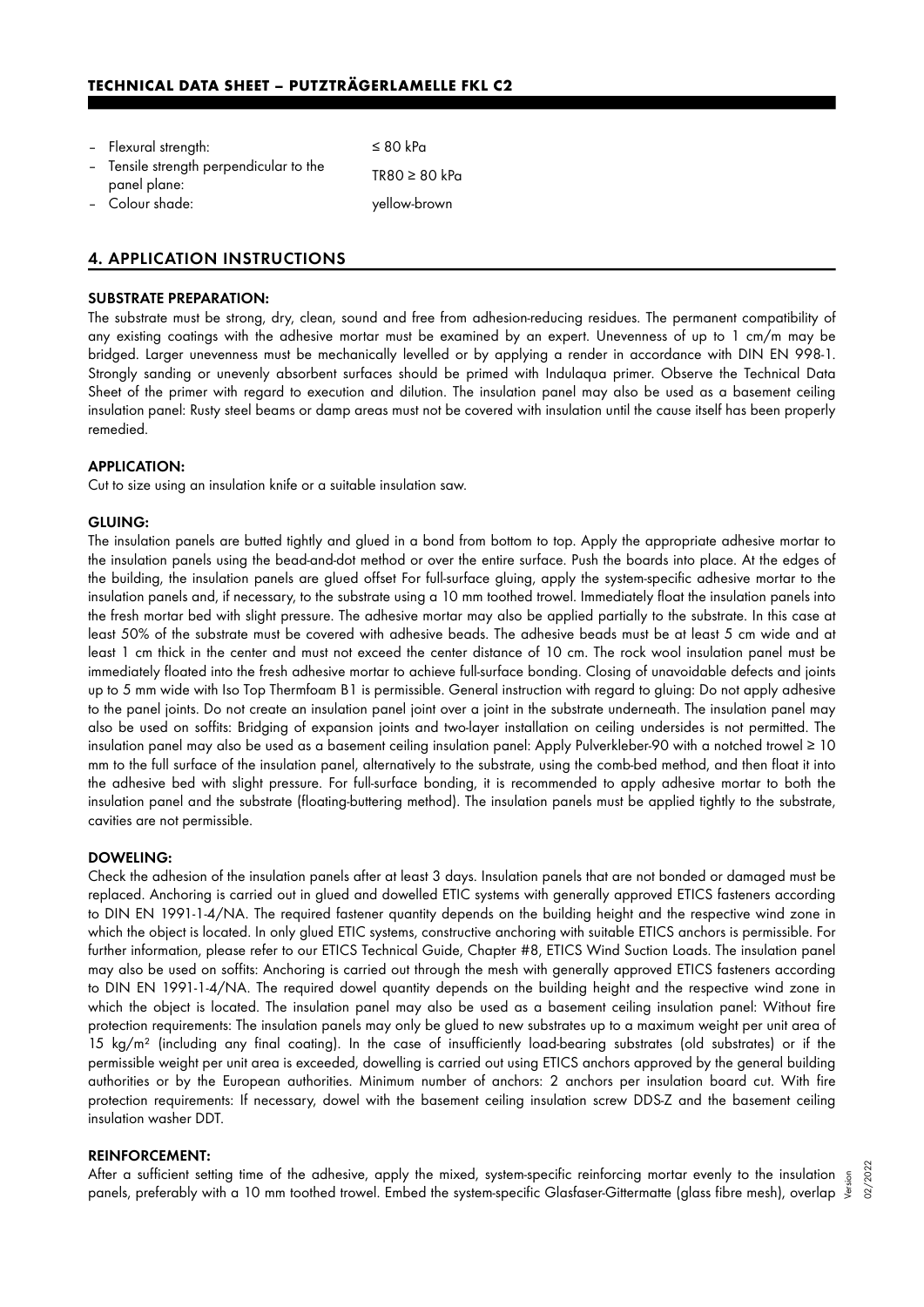the edges by 10 cm and fill wet-in-wet with system-specific reinforcing mortar. The system-specific Glasfaser-Gittermatte should be embedded in the middle (layer thicknesses up to 6 mm) or in the upper third (layer thicknesses from 6 mm). Thickness of the reinforcement layer should be max. 3 - 15 mm. The insulation panel may also be used as a basement ceiling insulation panel: After a sufficient setting time of the adhesive, apply the mixed, system-specific reinforcing mortar evenly to the insulation panels, preferably with a 10 mm toothed trowel. Place the Glasfaser-Gittermatte (mesh), overlap edges by 10 cm and fill wet-in-wet with system-specific reinforcing mortar. The system-specific Glasfaser-Gittermatte (mesh) should be embedded in the middle. Layer thickness of the reinforcement approx. 5 mm.

Notes on the installation of field boundary joints for insulation board thicknesses < 200 mm:

The field sizes without expansion joints are 9 m x 9 m or 80 m<sup>2</sup> for thick-layer systems (underlay + finishing coat = total plaster thickness 10 mm). The field sizes without expansion joints are 50 m x 25 m for thin-layer systems (undercoat + finishing coat = total plaster thickness s 10 mm).

| Panel<br>thickness<br>[mm] | <b>Rated value thermal</b><br>conductivity [W/mK] | $m2$ per<br>bundle | $m2$ per<br>pallet | <b>Bundle per</b><br>pallet |
|----------------------------|---------------------------------------------------|--------------------|--------------------|-----------------------------|
| 40                         | 0,041                                             | 2.88               | 28.80              | 10 <sup>°</sup>             |
| 60                         | 0,041                                             | 1.92               | 19.20              | 10                          |
| 80                         | 0,041                                             | 1.44               | 14.40              | 10                          |
| 100                        | 0,041                                             | 0.96               | 11.52              | 12                          |
| 120                        | 0,041                                             | 0.96               | 9.60               | 10                          |
| 140                        | 0,041                                             | 0.96               | 7.68               | 8                           |
| 160                        | 0,041                                             | 0.96               | 5.76               | 8                           |
| 180                        | 0,041                                             | 0.96               | 5.76               | 6                           |
| 200                        | 0,041                                             | 0.96               | 5.76               | 6                           |
| 220                        | 0,041                                             | 0.48               | 4.80               | 10                          |
| 240                        | 0,041                                             | 0.48               | 4.80               | 10                          |
| 260                        | 0,041                                             | 0.48               | 3.84               | 8                           |
| 280                        | 0,041                                             | 0.48               | 3.84               | 8                           |
| 300                        | 0,041                                             | 0.48               | 2.88               | 6                           |

## 5. PACKAGING / TECHNICAL DATA

## 6. STORAGE

| max. storage time       | Storage conditions                |
|-------------------------|-----------------------------------|
| no maximum storage time | dry<br>protect against weathering |

### STORAGE INFORMATION:

Please note max. stacking height of 2 m. Transport packaging is not sufficient weather protection.

#### 7. DISPOSAL

EC WASTE CODE: Waste code: 17 06 04